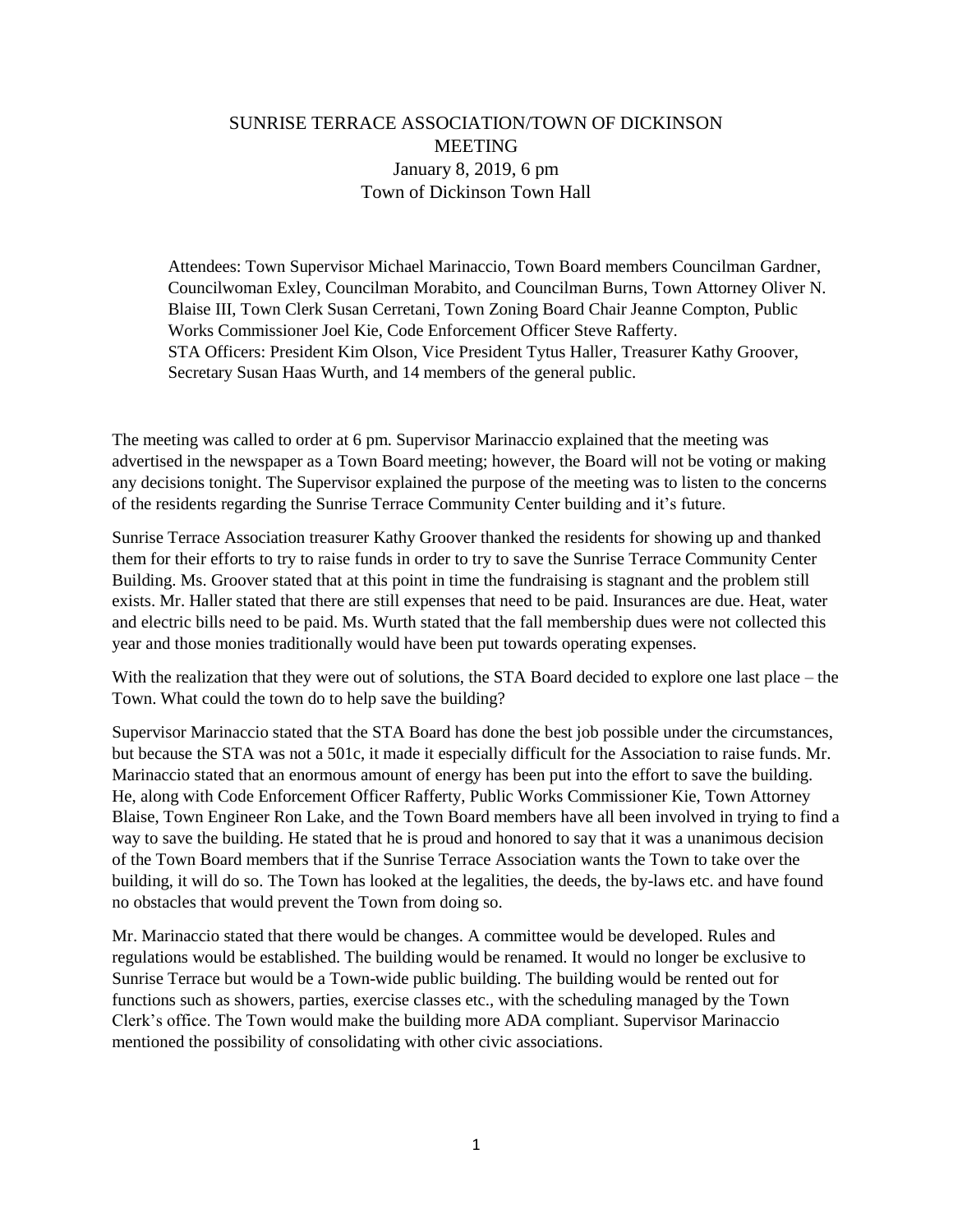The Town would develop a 5 year plan and budget accordingly. Under the Small Cities Grant that Ms. Groover applied for, \$5,000 had been set aside for STA and is now sitting idle. Supervisor Marinaccio contacted Director of County Planning Frank Evangelisti. He recommended that the Town re-apply for the same Grant. Councilman Morabito stated that in budgeting, the Town would make a separate line item and fund that line item each year. The Board would put a plan together and determine how much we want to spend on the building per year and allocate our tax money to that fund.

A resident from Adams Drive thanked the committee for their hard work on the residents' behalf. She also voiced her concerns about parking. Her biggest fear is that an emergency vehicle would not be able to get down Adams Drive if cars were to park on both sides of the street and narrow the lane. Supervisor Marinaccio stated that parking is a concern, and that he would like to sit down with the hotel owners to see if we could work out an agreement to use their parking lots.

A resident asked whether the building would once again be used for voting. Supervisor Marinaccio said he would contact the Board of Elections.

The \$10,000 plus monies that were raised through the campaign have been placed in a separate account, accruing interest. Ms. Groover has a detailed list of donors and will be contacting them to ask what they would like done with their donations and/or pledges.

The Town of Dickinson has issued the Sunrise Terrace Association \$5,000 a year for many years for expenses.

Ms. Groover stated that the Sunrise Terrace Association existed before the STA Community Center building was built. The Sunrise Terrace Association intends to continue into the future. Membership dues will be used for activities, parties and programs instead of building maintenance. Newsletters will continue. Ms. Wurth commented that our community is very unique. She would like to see the community feel preserved and is very grateful we have a solution to our crisis.

Supervisor Marinaccio mentioned that the Town has applied for a grant for a marquee. The information sign would likely be located where the present Sunrise Terrace sign is located. It would be on a timer and the lighting would be subdued.

Ms. Groover stated that a plan will be put in action and the necessary steps will be taken as soon as the STA Board has the chance to hear feedback from the residents. She encouraged the meeting attendees to get the information out to neighbors and a decision will be made based on reactions of the residents.

Attorney Blaise remarked that once the STA Board has the support of members, the Board can go ahead and vote and make the transfer over to the Town. Attorney Blaise stated that the land transfer recording fees are slight.

Ms. Groover is hopeful for a smooth transition and good communication with the transition. Updates will be posted on the Sunrise Terrace Facebook page, on the Town of Dickinson website and in the Town of Dickinson newsletter. The Association officers will be sending out another notice to the Sunrise Terrace Association members with their final and official approval to transfer the Community Center building to the town.

Public Works Superintendent Kie and Code Enforcement Officer Rafferty gave a rough estimate of the timeline for construction repairs from start to finish to be approximately 6 months.